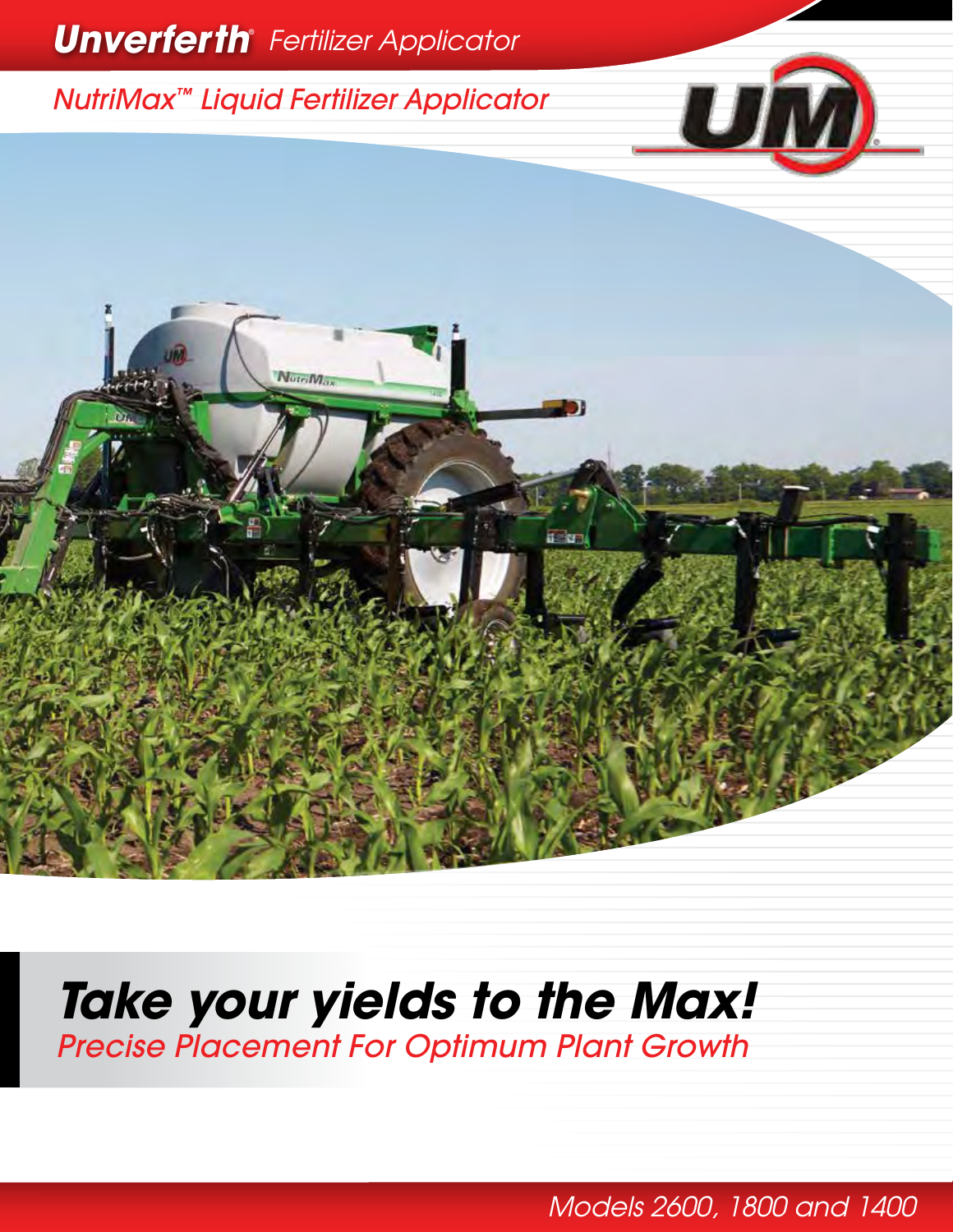## **Unverferth**® Liquid Fertilizer Applicator

### *High-Speed Performance, Narrow Transport Width*

*Nitrogen is one of the most important investments in your crop's performance. University and industry studies prove that nutrient application during the growing season maximizes the availability and plant uptake of that investment*

The Unverferth NutriMax™ liquid fertilizer applicator optimizes your equipment investment for liquid application by providing one of the most durable, long-lasting designs for years of high-speed application accuracy. It features an extra-tall 36" of toolbar crop clearance for a longer application window and a narrow transport width for greater safety.



Unique folding design reduces NutriMax applicator folded width for safer transport and space-efficient storage

#### *Tank*

- Available in 2,600, 1,800 and 1,400 gallon capacities including an exclusive tank design with 1/4" polyethylene for long life
- Containment tank sump functions like a sump-within-a-sump for holding the last 20-50 gallons of liquid for complete cleanout and to continuously apply fertilizer, even on side hills and inclines
- Stainless steel baffle for load stability in the field or going down the road
- Two tank-volume indicators with red float for easy viewing from the tractor cab and from the rear of unit for quick, easy filling
- 3"quick-fill for faster tank loading from ground level on rear of the unit
- 9-gallon clean-water tank equipped with eye-wash tube and spout for quick response

#### *Toolbar*

- Patent-pending, folding design for narrow transport width; models 2600 and 1800 at 14'9" and model 1400 at 13'4"
- Hydraulic wing tilt feature automatically raises toolbar to 15˚ above parallel for minimizing crop damage while turning and 10˚ below horizontal for easily adapting to changing terrain
- Center section features 18" of coulter to ground clearance when raised and frame clearance of 26"
- Toolbar sizes of 90', 88', 80', 66', 60', 44' and 40', depending on model
- For dual width application, 90' folds to 60', 60' toolbar folds to 40' and 40' toolbar folds to 30'
- Toolbar for models 2600 and 1800 constructed of dual, 5"x 7" tubing on center section and mid-wings; single 6"x 6" tubing on outer wing
- Toolbar for model 1400 manufactured with 7" x 7" tubing on mainframe and wings
- Gooseneck hitch design provides enhanced downpressure for penetrating the hardest soils





#### *Transport position Mid-wing unfolding*

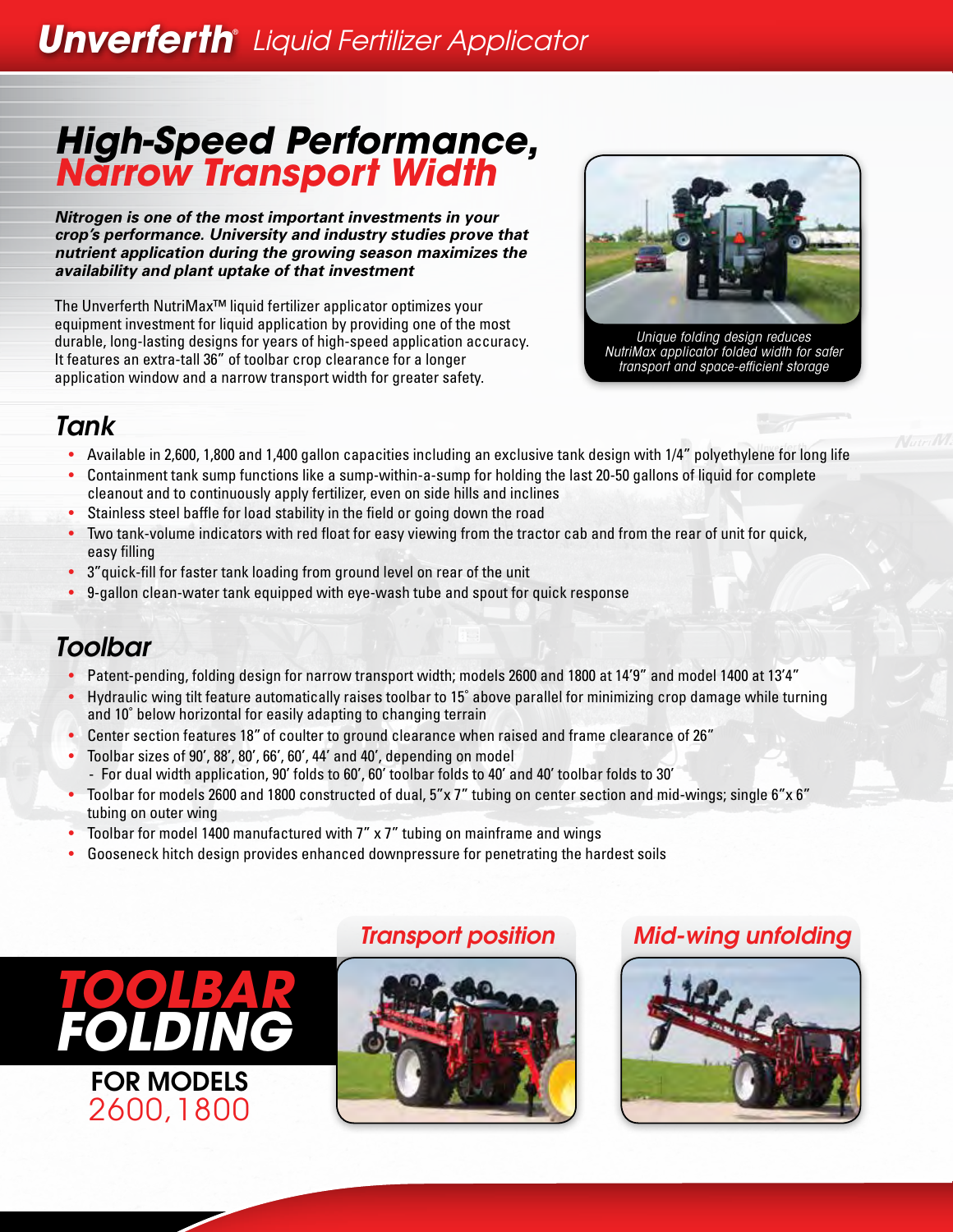#### *Undercarriage*

- Choice of red or green high-quality powder coat finish that resists corrosion
- Compact hitch-to-axle design allows easier turning and maximizes crop stand
- LED transport marking lights and chain for safer road transport
- Easier nighttime filling with rear-mounted LED work light
- Adjustable axle from 60" to 132", depending on model, to accommodate a variety of wheel sizes and row crop spacing
- Single-wheel options on models 1800 and 1400; dual wheels available on models 2600 and 1800
- 14"-wide x 80" long Equalizer® tracks available on models 2600 and 1800 and feature exclusive patent-pending cambering from side-to-side and front-to rear to maintain maximum ground contact over varying terrains
	- Tread width adjustability from 88" to 144"
	- Shallow-tread design creates a greater footprint for increased flotation and easier turning
	- Self-cleaning rubber-coated bogie and end wheels maximize in-field performance
	- Spring-belt tensioning for easier maintenance
- Standard fenders provide added crop protection

#### *Controls*

- Flo-Bak® electric ball valves mounted on the toolbar for faster response time; all liquid left in the booms plumbing at shut-off returns to tank for valuable fertilizer savings
- 6-section rate control on 80' and larger toolbars and 5-section rate control on all others for applying only from the toolbar section where needed
- ISOBUS equipped to easily connect with tractor's VT screen and the VT swath control can be activated for the most efficient fertilizer usage
- Optional Raven 450 rate controller with Astro II GPS Receiver

#### *Pumps*

- Standard hydraulic pump features pulse-width modulation (PWM) for enhanced application at the correct pressure for varying field speeds
- Additional hydraulic pump options include other PWM styles and stainless-steel choices for matching your application speed and practices
- Optional hydraulic-operated stainless steel pump for longer life

#### *End-wing unfolding 15˚ tilt Working position*











Equalizer tracks with exclusive patent-pending cambering from front-to-rear and side-to-side



Tool-free adjustable gauge wheels

NutriMax liquid fertilizer applicator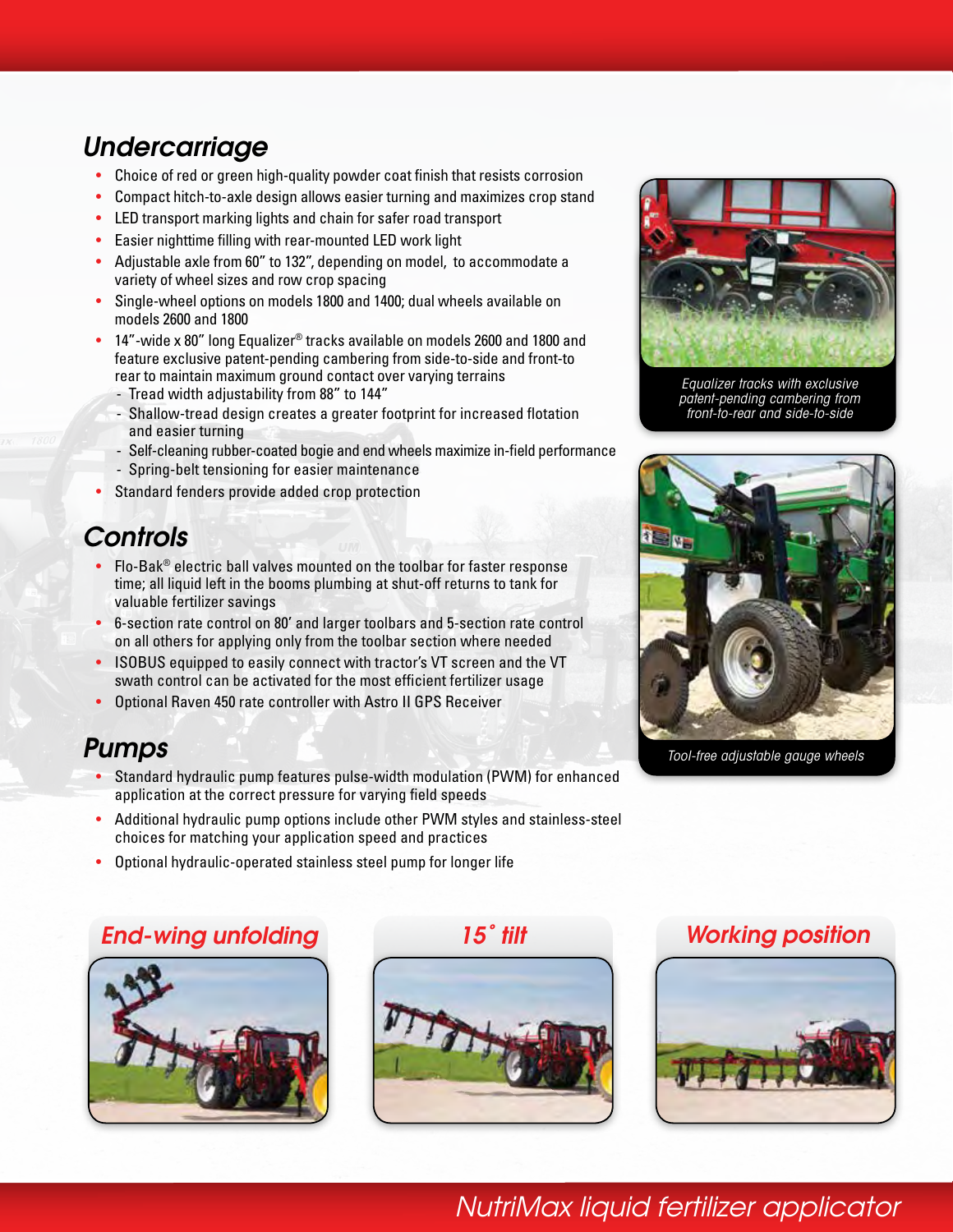

# **Take your yields to the Max!** Precise Placement For Optimum Plant Growth

NutriMax liquid fertilizer applicator Models 1315, 1115, 1015 Models 2600, 1800 and 1400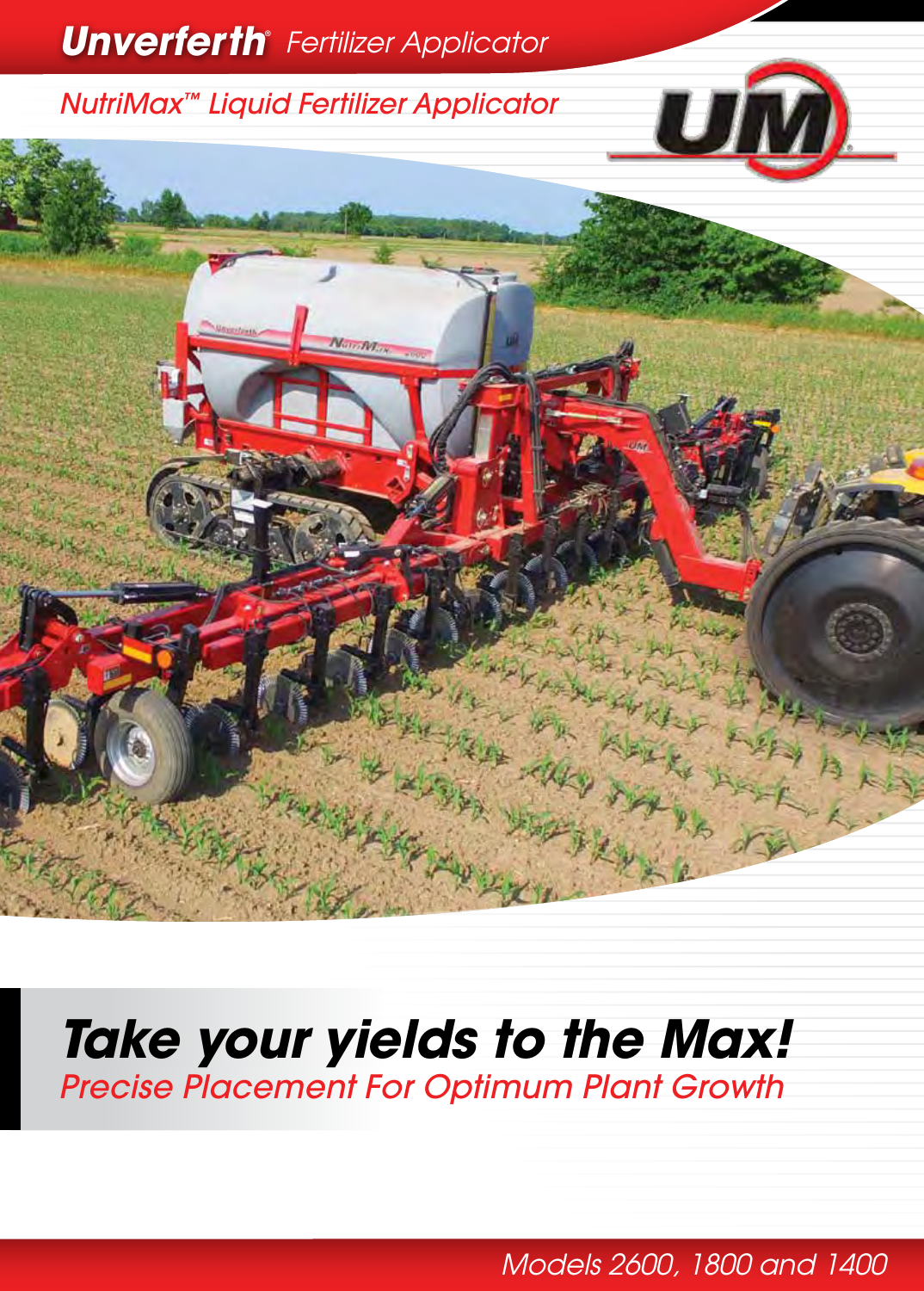**Unverferth**® Liquid Fertilizer Applicator

#### *Coulters*

- Six-bolt coulter hubs for extended life with 1,500 lbs. of down pressure for consistent depth penetration regardless of soil density
- Square-tube post, mounted with cast clamps, for added vertical performance and life
- Cast iron clamps with hardware features 5/8" straight bolts with durable magna coating for optimum corrosion resistance and long life
- Coulters swivel up to 15 degrees in each direction for accurately following the terrain; greasable pivot for greater longevity
- Row spacing of 20", 22" or 30"
- Available with rippled or straight coulter to meet individual fertilizer-delivery conditions
- Injection nozzle or knife injector mounted on heavy-duty 1/2" bar for consistent, long-term, on-target application

#### *Accessories*

- Inductor system easily adds micronutrients and stabilizers from ground level and includes tank agitation to keep the fertilizer in proper suspension while applying
- Flow indicator system for monitoring application of each row to each injector; factory or field installed



Clamp hardware features durable magna coating for optimum corrosion resistance and long life



Six-bolt coulter hubs for extended life



Injection nozzle or knife injector mounted on heavy-duty 1/2" bar





monitoring each row

# *TOOLBAR FOLDING*

### FOR MODEL 1400

#### *Transport position Mid-fold*